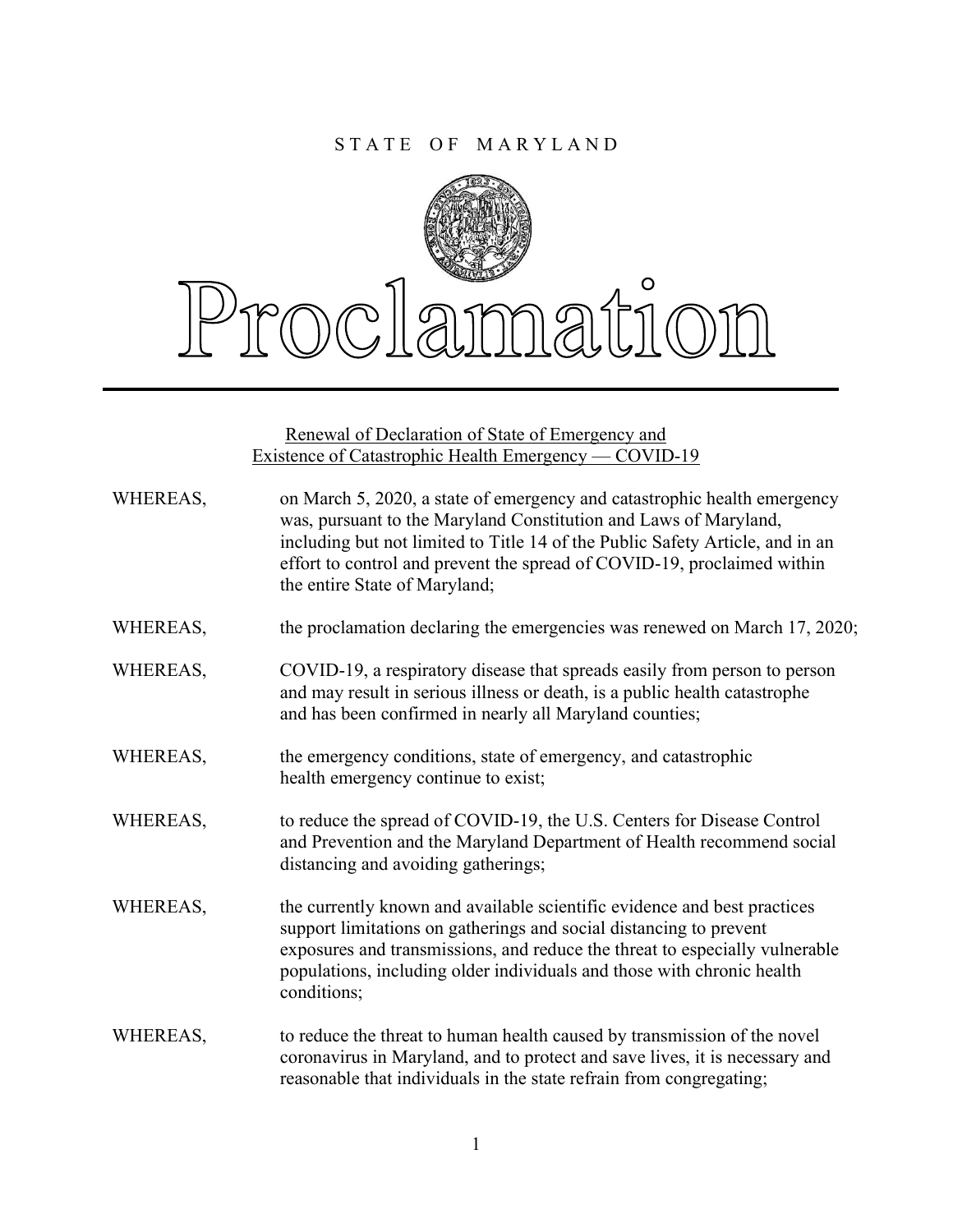| WHEREAS, | the State's elections would ordinarily be conducted mainly at polling<br>locations that, during the state of emergency and catastrophic health<br>emergency, hinder social distancing, enable the transmission of the novel<br>coronavirus, and pose risks to public health, welfare, and safety;                                  |
|----------|------------------------------------------------------------------------------------------------------------------------------------------------------------------------------------------------------------------------------------------------------------------------------------------------------------------------------------|
| WHEREAS, | holding elections mainly at polling locations during the state of emergency<br>and catastrophic health emergency would potentially expose government<br>buildings, voters, and governmental officers, employees, and volunteers to<br>the novel coronavirus;                                                                       |
| WHEREAS, | elections must be accessible, secure, and safe;                                                                                                                                                                                                                                                                                    |
| WHEREAS, | COVID-19, the state of emergency and the catastrophic health emergency,<br>and the State's emergency actions in response have impaired the ability of<br>governmental officials, employees, and volunteers to conduct their<br>elections in accordance with the existing statutory and legal voting systems<br>and procedures; and |
| WHEREAS, | the state of emergency and catastrophic health emergency continues<br>to interfere with the electoral process;                                                                                                                                                                                                                     |
|          | NOW, THEREFORE, I, LAWRENCE J. HOGAN, JR., GOVERNOR OF THE STATE OF<br>MARYLAND, BY VIRTUE OF THE AUTHORITY VESTED IN ME BY THE                                                                                                                                                                                                    |

MARYLAND CONSTITUTION AND THE LAWS OF MARYLAND, INCLUDING BUT NOT LIMITED TO TITLE 14 OF THE PUBLIC SAFETY ARTICLE AND TITLE 8 OF THE ELECTION LAW ARTICLE, AND IN AN EFFORT TO CONTROL AND PREVENT THE SPREAD OF COVID-19 WITHIN THE STATE, HEREBY DECLARE THAT A STATE OF EMERGENCY AND CATASTROPHIC HEALTH EMERGENCY CONTINUES TO EXIST WITHIN THE ENTIRE STATE OF MARYLAND, RENEW THE MARCH 5, 2020 PROCLAMATION, AND FURTHER PROVIDE AND ORDER, EFFECTIVE IMMEDIATELY:

## I. Definitions.

- A. "County" means a county of the State or Baltimore City.
- B. "COVID-19 Guidance" means the applicable COVID-19 guidance published by the U.S. Centers for Disease Control and Prevention and the Maryland Department of Health.
- C. "Special General Election" means the special general election to fill the vacancy in the office of the Representative of Congress for the Seventh Congressional District of Maryland of April 28, 2020.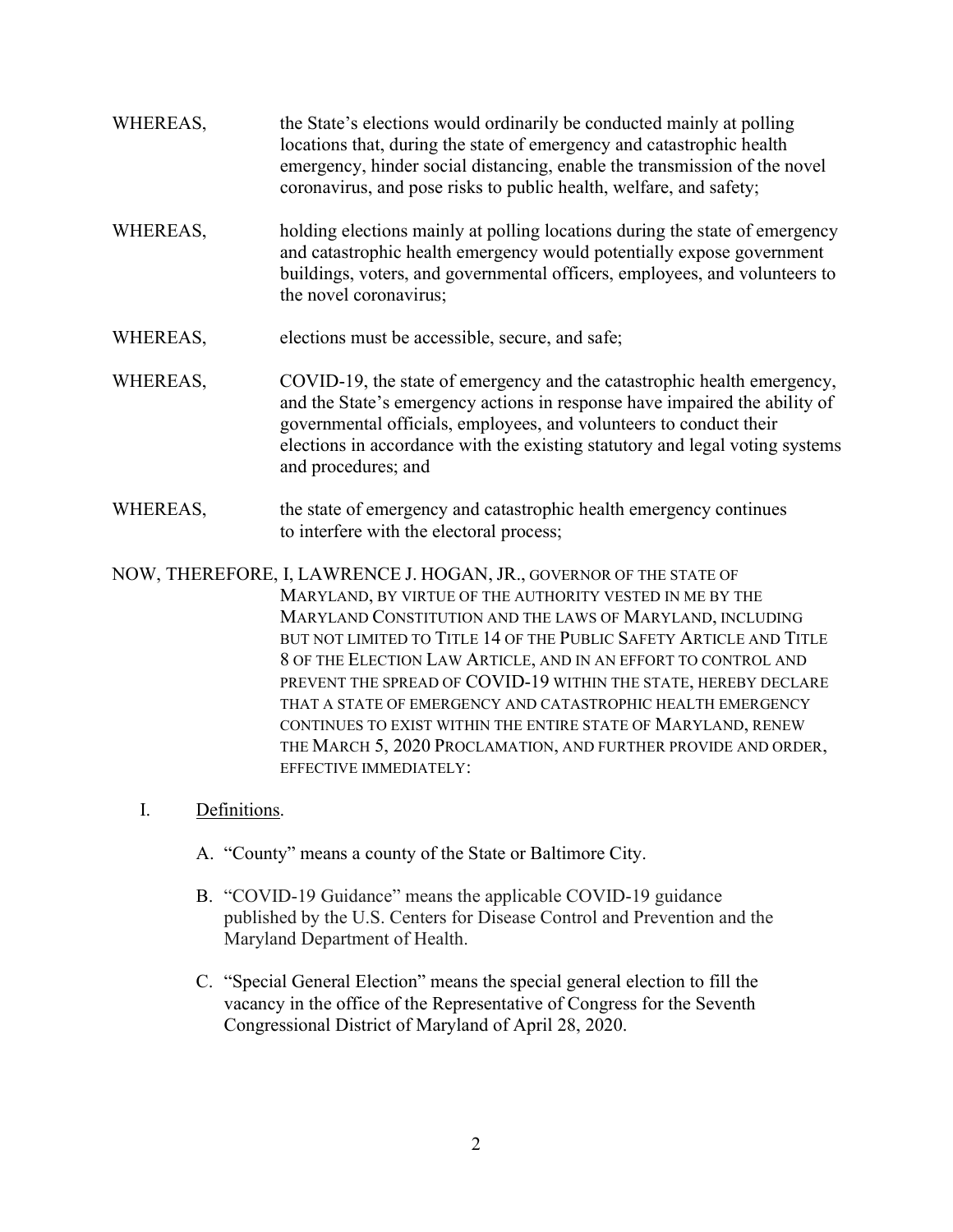- D. "Primary Election" means the primary election of April 28, 2020, postponed to June 2, 2020, in all of the State.
- E. "Elections" refers to both the Special General Election and Primary Election.
- F. "Return Location" means a location where a vote-by-mail ballot may be returned for the Elections.
- G. "State Board" means the State Board of Elections.
- H. "Stay at Home Order" means the Order of the Governor of the State of Maryland No. 20-03-30-01, dated March 30, 2020, entitled "Amending and Restating the Order of March 23, 2020, Prohibiting Large Gatherings and Events and Closing Senior Centers, and All Non-Essential Businesses and Other Establishments, and Additionally Requiring All Persons to Stay Home," as it may be amended or restated from time to time.
- I. "Homes" has the meaning defined in the Stay at Home Order.
- II. The Primary Election of April 28, 2020, remains postponed to June 2, 2020, in all of the State.
- III. Subject to paragraph IV, for the Elections, the State Board shall, as further specified and provided in this Order, utilize as alternate voting systems:
	- A. voting by mail; and
	- B. at least one voting center in each county to enable any voter who is unable to vote by mail to, in person:
		- i. cast a ballot; or
		- ii. return a vote-by-mail ballot.
- IV. For the Special General Election, the State Board may solely utilize, as an alternate voting system, voting by mail, after issuing and transmitting to the Governor a written determination:
	- A. substantiating the findings that it is not possible to utilize voting centers in a manner that mitigates and reduces a substantial threat to public safety or health posed by COVID-19; and
	- B. that conducting the Special General Election without voting centers will comply with the constitutions of Maryland and the United States, and any other federal law.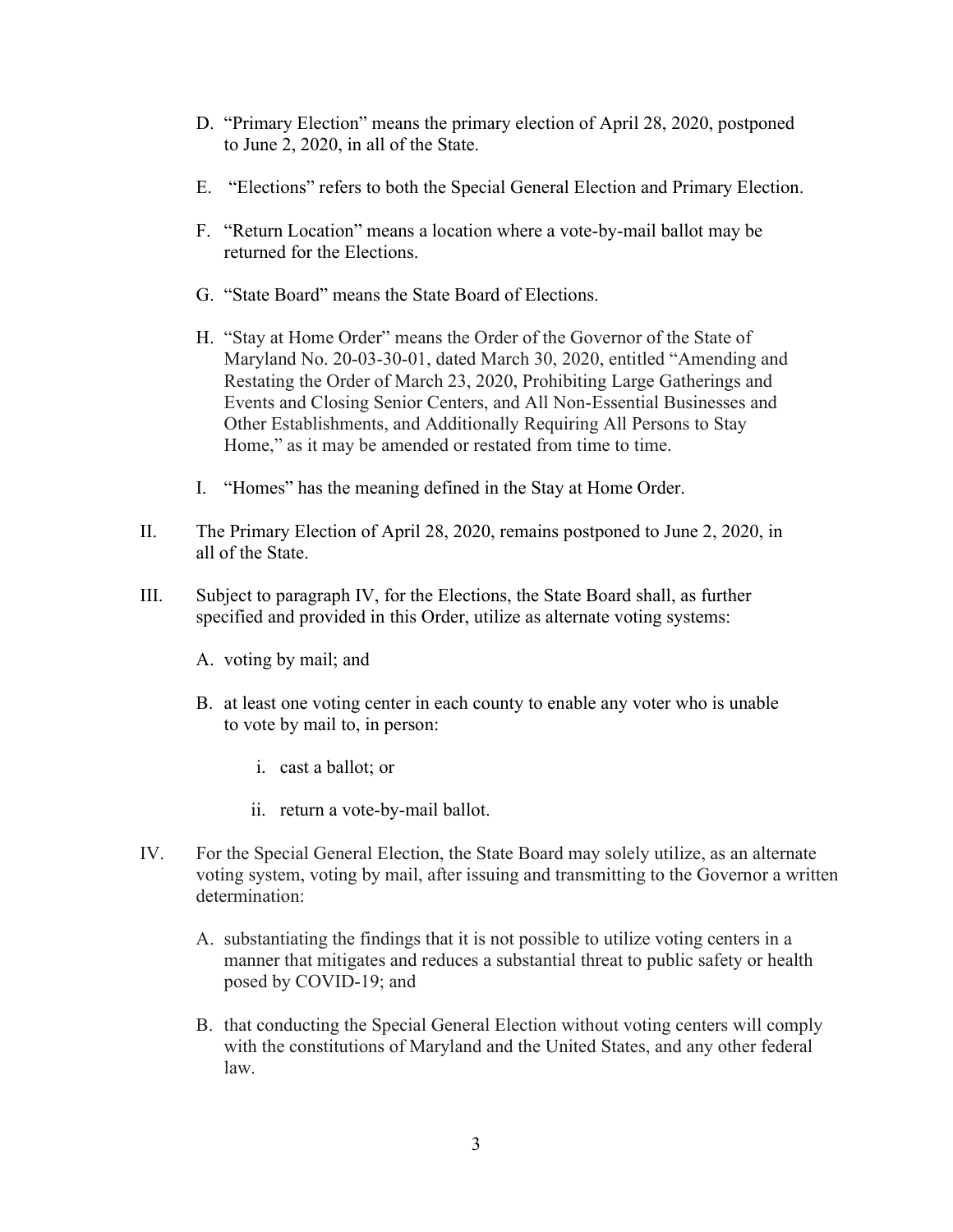- V. In preparation for the Elections, the COVID-19 Guidance shall be complied with to the maximum extent practicable for all aspects of the Elections, including without limitation:
	- A. instruction and training programs for election judges on the voting system;
	- B. the delivery of necessary supplies, records, and equipment; and
	- C. the canvassing of ballots and observation of each part of the canvass.
- VI. Without limiting the generality of paragraph V above, utilization of voting centers or other locations for return of vote-by-mail ballots shall:
	- A. maximize voter accessibility to the extent consistent with public health and safety to protect voters from COVID-19; and
	- B. minimize direct contact between voters, election officials and judges, government employees, volunteers, and other participants in the electoral process, including but not limited to as addressed in the COVID-19 Guidance.
- VII. Electioneering.
	- A. At each Return Location, signs containing the words "No Electioneering Beyond This Point" shall be posted delineating a line located as near as practicable to 100 feet from the location, as established after consideration of the effect of placement on public safety.
	- B. No person shall:
		- i. canvass, electioneer, or post any campaign material in any Return Location or beyond the line described in paragraph VII.A; or
		- ii. interfere or attempt to interfere with a voter while the voter is returning a vote-by-mail ballot at a Return Location.
- VIII. As to challengers and watchers at voting centers, the State Board may:
	- A. limit the number of challengers and watchers allowed in a polling place at any one time; or
	- B. enable them to, without physically entering the polling place or voting room, or nearing the election judges, by remote electronic means or otherwise:
		- i. be present in the polling place:
			- 1. within one-half hour before the polls open;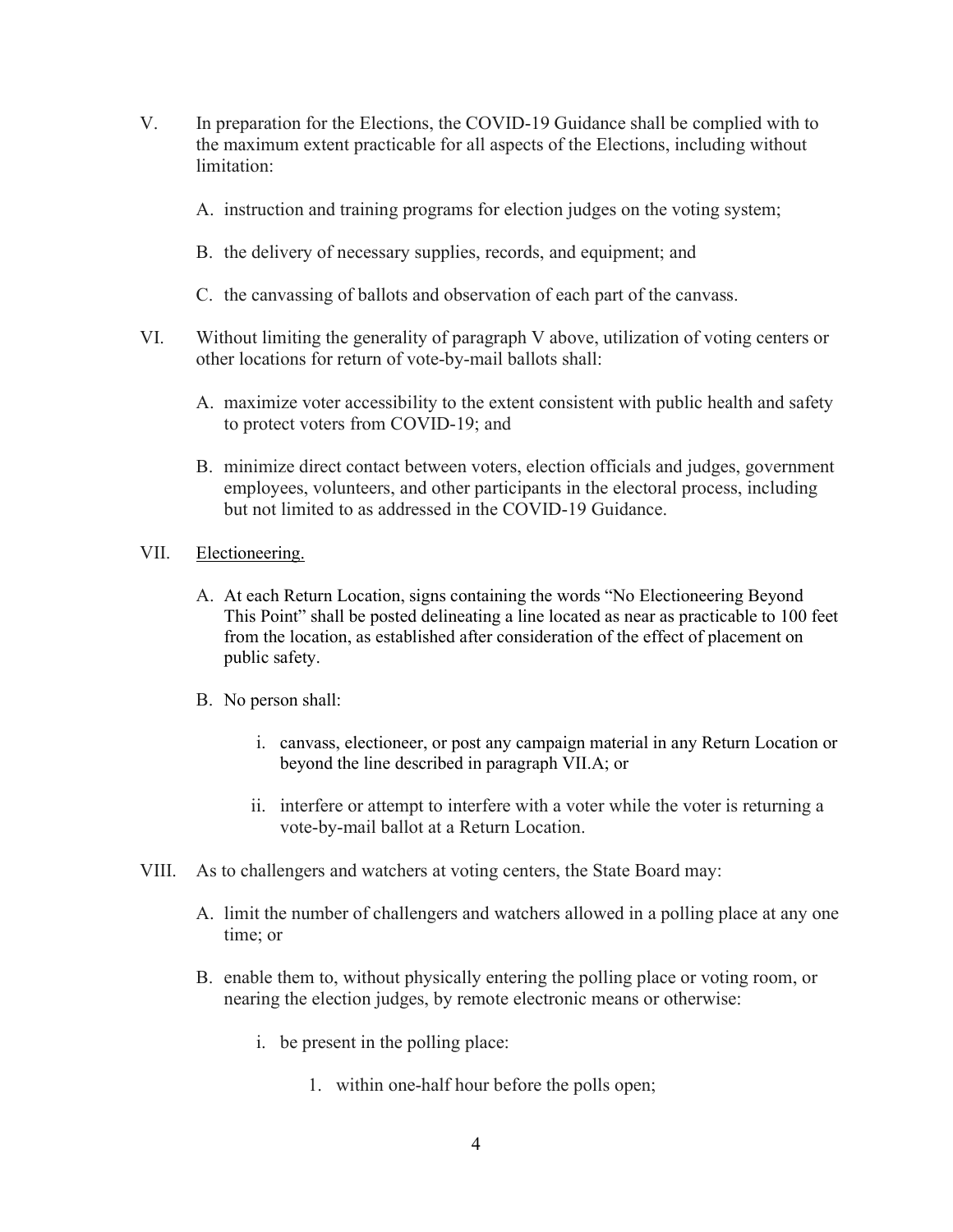- 2. at any time when the polls are open; and
- 3. until the completion of all tasks associated with the close of the polls and the election judges leave the polling place;
- ii. see and hear each person as the person offers to vote; and
- iii. challenge the right to vote of any individual.
- IX. The canvass of vote-by-mail ballots for the Elections may commence at 9 a.m. on the  $12<sup>th</sup>$  day before the days of the Elections.
- X. Secrecy of the results for the Elections need only be maintained until 8 p.m. on the day of the Elections.
- XI. The Elections shall minimize injury and damage from the COVID-19 public health catastrophe, and save lives, while, to the fullest extent possible given the interference in the electoral process from the state of emergency and catastrophic health emergency, inspire public confidence and trust in the conduct of the Primary Election by reasonably assuring under the circumstances that:
	- A. all persons served by the election system are treated fairly and equitably;
	- B. all qualified persons may register to vote and that those who are not qualified do not vote;
	- C. those who administer elections are well-trained, that they serve both those who vote and those who seek votes, and that they put the public interest ahead of partisan interests;
	- D. full information on elections is provided to the public, including disclosure of campaign receipts and expenditures;
	- E. citizen convenience is emphasized as is feasible and does not endanger the public health, welfare, or safety;
	- F. security and integrity are maintained in the casting of ballots, canvass of votes, and reporting of election results;
	- G. the prevention of fraud and corruption is diligently pursued; and
	- H. any offenses that occur are prosecuted.
- XII. The State Board shall provide maximum notice as possible to voters about how to participate in the Elections, as well as other appropriate education regarding voting procedures.